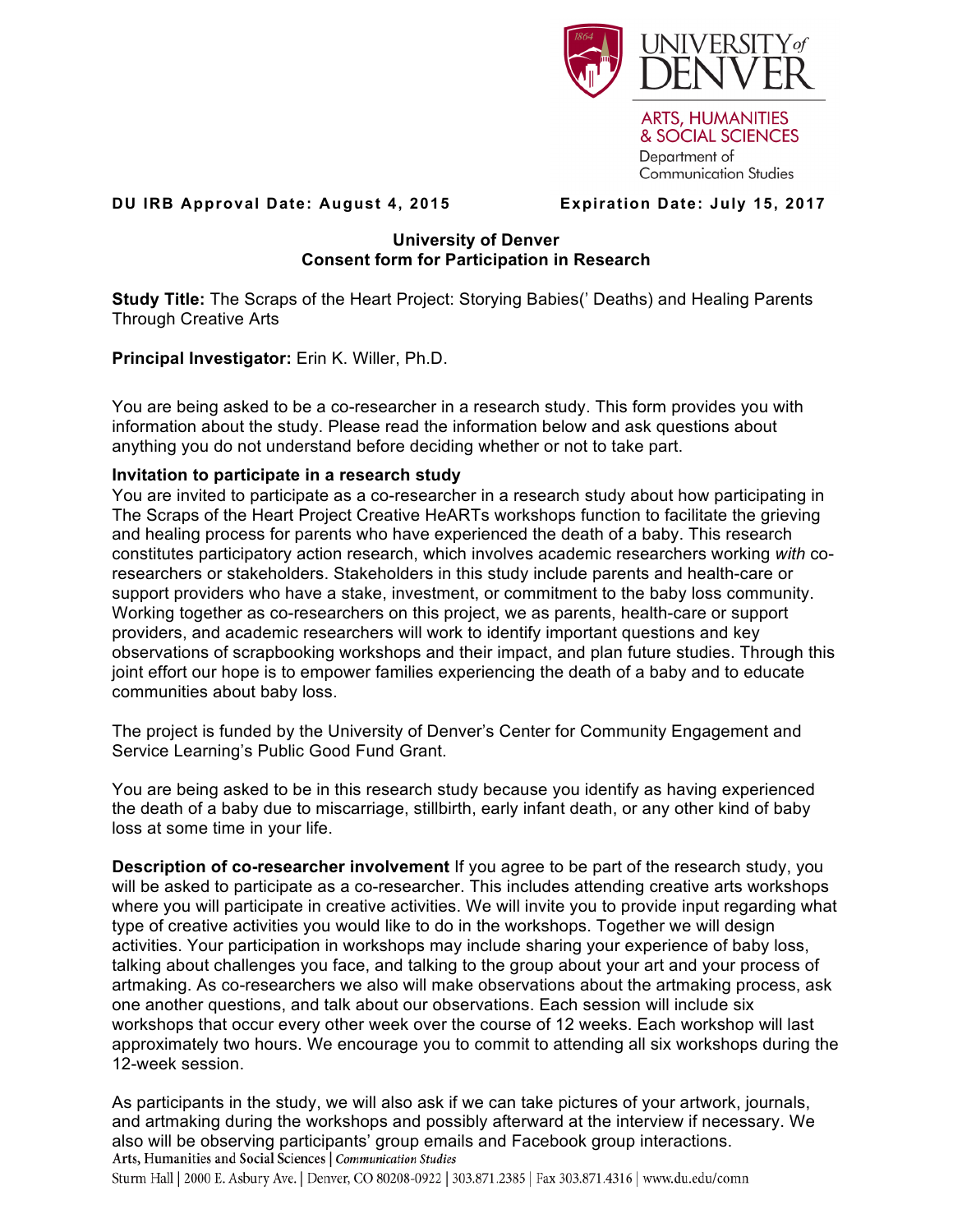Acting as a co-researcher also will involve completing a five- to ten-minute survey before and after you attend your first and last workshop of the session in order to assess the impact the scrapbooking workshops had on you.

We also will offer you the opportunity to participate in a 60- to 90-minute follow-up interview where you will meet with one of the researchers to talk about your experience in the workshops. At this interview we will request that you bring your artwork with you so that we can ask you questions about it.

#### **Possible risks and discomforts**

There are risks associated with participating in this study. You may become upset when thinking about and talking about your baby who has died or when doing artwork, completing the surveys, or participating in the interview. In most cases grief support staff will be on-site during the workshops. If they are not in attendance or if you become upset when you are not at a workshop site, please contact one of the following child loss resources for support:

Dorotha Graham Cicchinelli, BASW, MNM, LCCE, CLC Executive Director Colorado Pregnancy & Newborn Loss Services 7355 S. Peoria Englewood, Colorado 80110 (not a mailing address) Mail: P.O. Box 476, Parker, CO 80134 http://www.coloradopregnancyloss.org dorothacicch@yahoo.com Office: 720-946-2828 Cell: 303-514-9603

Stacey Bromberg, Ph.D. Stacey Bromberg, Ph.D. 950 S. Cherry St., Suite 1240 Denver, CO 80246 Phone: 720-505-3772 http://www.drstacey.net/bio.html dr.bromberg@yahoo.com

Jennifer Harned Adams, Ph.D. 950 S. Cherry St., Suite 1240 Denver, CO 80246 Phone: 303-325-1633 http://www.bloomhealthdenver.com/AboutMe.en.html jen@bloomhealthdenver.com

## **Possible benefits of the study**

This study is designed for us to learn more about how creative arts function to facilitate the grieving and healing process for parents who have experienced the death of a baby. Engaging in creative activities may allow you to process your grief in a way that you cannot otherwise do. Artmaking is also community building. Parents experiencing the death of a baby often report feelings of loneliness and a lack of understanding from those close to them. Coming together with others who share their experiences is a powerful means of connection. Our research will provide not only a detailed look at the experiences of those who have gone through the death of a child, but also the ways in which creative arts allow parents to shape meaning about their loss,

DU IRBNet ID #769921 Version IRB Approved: 07/29/2016 Valid Through: 07/15/2017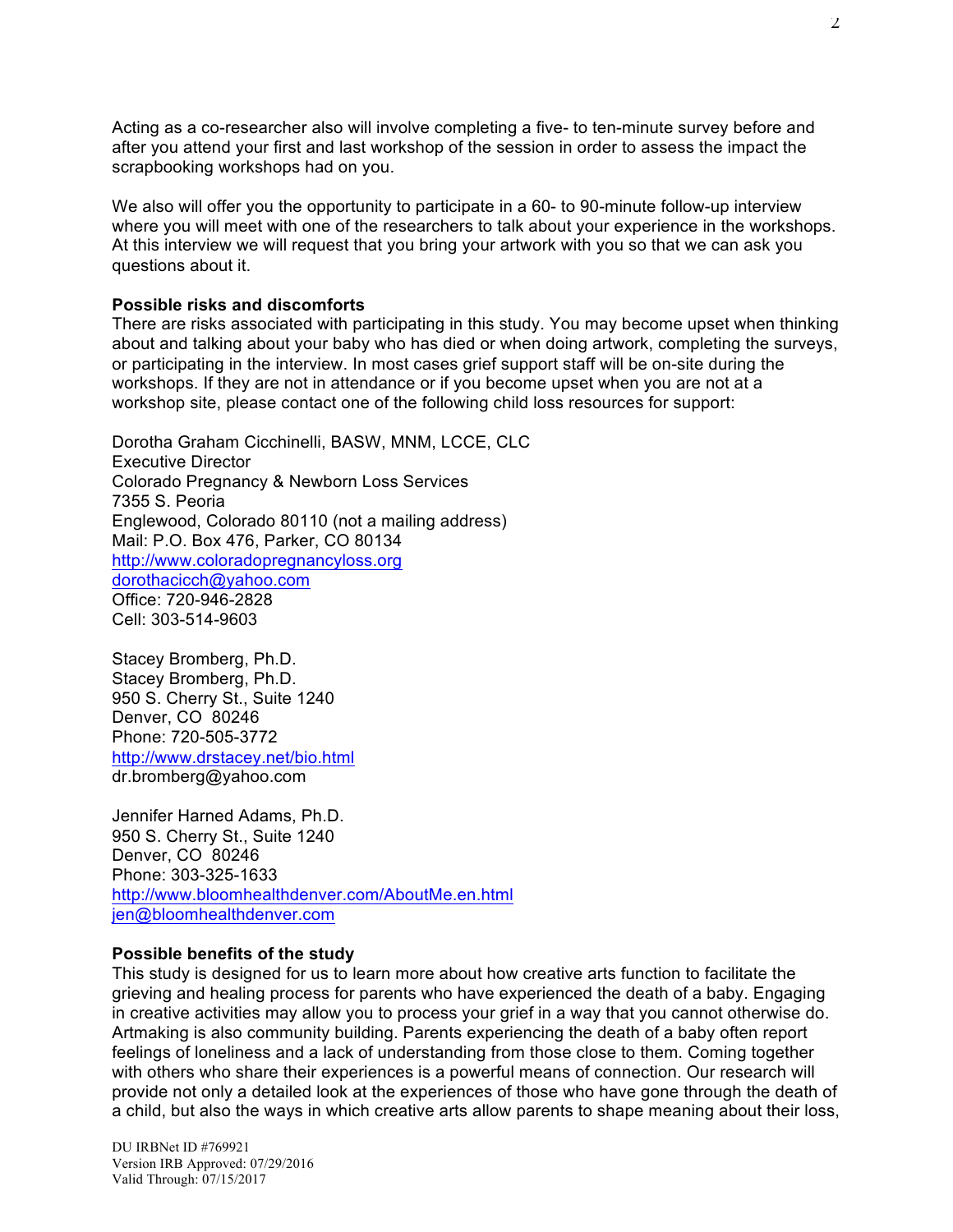construct an identity for themselves and their babies, and empower themselves through memory making. This information is essential for educating communities who lack understanding about the significance of child loss and ways to support bereaved parents.

#### **Study compensation**

The first 20 parents who work on their scrapbooks for five total hours and/or complete their scrapbooks will receive \$100 Target Gift Cards.

#### **Study cost**

You will be expected to pay for your own transportation and parking if needed.

## **Confidentiality, Storage and Future Use of Data**

Generally, anything you say or do during the workshops, in group emails or interactions on the private Facebook group, during the interview, as well as details about your babies and your artwork may be included in our research reports. If there is something you prefer we not include in our reports, you will need to let us know. If we use a direct quotation or picture of your artwork in our reports, we will request your permission to use it. Reports about our research may be shared at professional research conferences and published in articles. Your individual names and those of your babies will be changed to pseudonyms if you choose. We will ask you to indicate this preference on the information sheet you will complete at the start of the workshop session.

You are encouraged to maintain other participants' confidentiality. We, however, are not able to guarantee that participants keep information to themselves.

We will take great care to keep our fieldnote books (notebooks including details about our observations), fieldnotes, your interview recordings, and interview transcripts in locked spaces in our homes and offices and password protected on our computers when we are able. There is a chance for a breech in confidentiality if our notebooks were to be stolen. We will delete our fieldnotes, interview audio and transcripts, and destroy our fieldnote books at the conclusion of the full Scraps of the Heart Project study and after completion of our write-ups (approximately 5 years).

When completing the online surveys at the start and finish of the study, you will identify yourself with a code number. This will allow us to match your surveys for analysis purposes, while keeping your identity private. You will complete the online questionnaire via Qualtrics, a secure site that encrypts information should a third part intercept it. Your computer IP addresses will not be collected.

## **Who will see my research information?**

Although we will do everything we can to keep your records a secret, confidentiality cannot be guaranteed. A transcriptionist will transcribe your interview. Others may look at both the records that identify you and the consent form you sign. These include federal agencies that monitor human subject research and the Human Subject Research Committee. All of these people are required to keep your identity confidential. Otherwise, as described above, records that identify you will be available only to people working on the study, unless you give permission for other people to see the records.

Also, if you tell us something that makes us believe that you or others have been or may be physically harmed, we may report that information to the appropriate agencies. For example, if you give us any information about child abuse or neglect or if you tell us you are going to